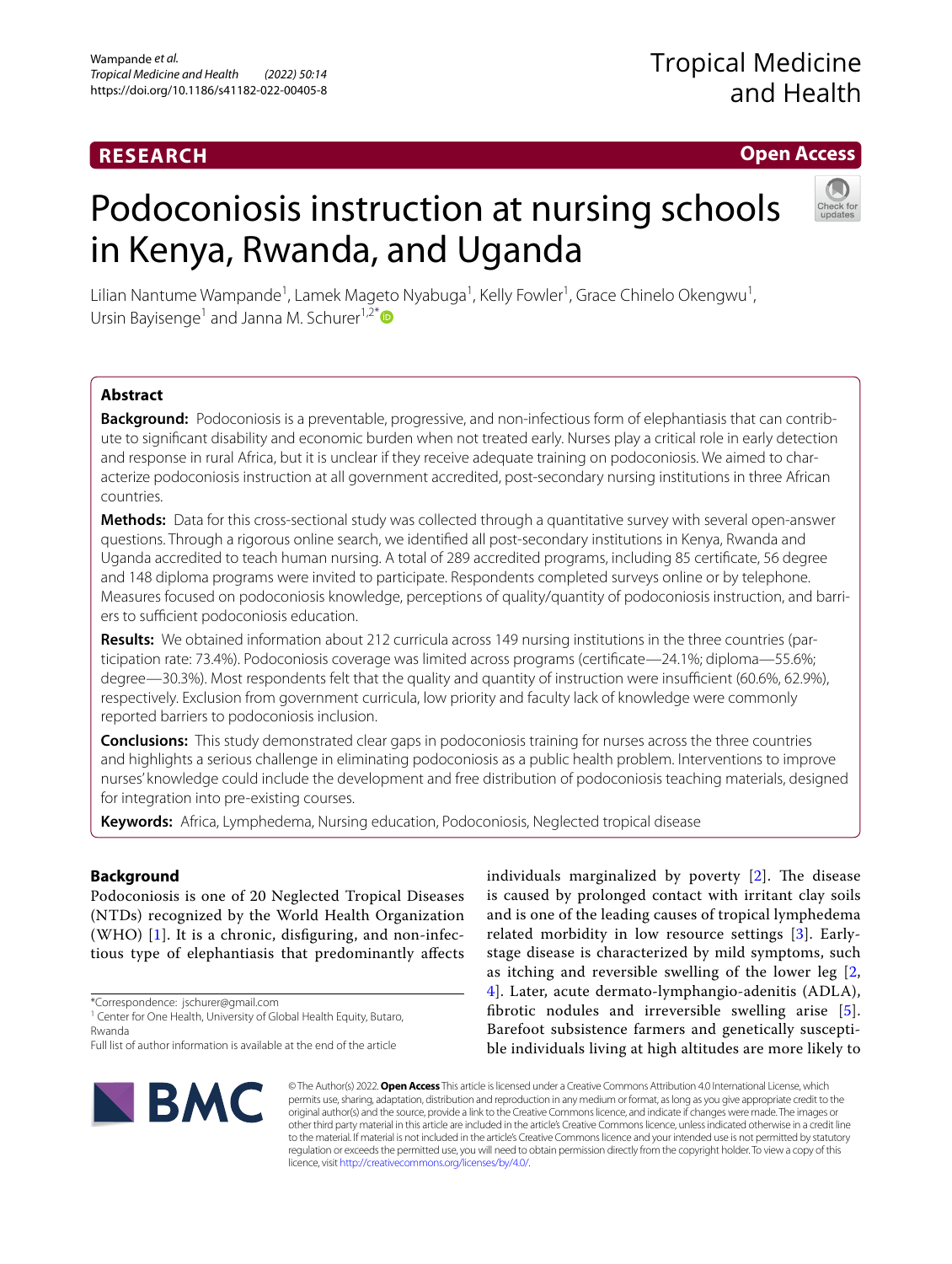contract the disease [\[2](#page-9-1)]. Consistent footwear use and regular washing with soap and water are simple lowcost measures that protect against podoconiosis [[6,](#page-9-5) [7](#page-9-6)].

Across Africa, 19 countries are considered endemic for podoconiosis  $[8, 9]$  $[8, 9]$  $[8, 9]$  $[8, 9]$ . Only four countries have estimated national prevalence of the disease—Cameroon (0.5%), Ethiopia (7.45%), Rwanda (0.00068%) and Kenya  $(0.3%)$  [[9](#page-9-8)[–11](#page-9-9)]. For other endemic countries, prevalence estimates are based on small focal studies  $[9]$ . The East African region has the highest environmental probability for podoconiosis occurrence and is home to 81.7% of the 114.5 million people at risk of developing podoconiosis [[12\]](#page-9-10). Geographical overlap between podoconiosis and lymphatic flariasis has also been highly predicted among East African countries [[12](#page-9-10)]. People living with podoconiosis experience reduced quality of life as a result of restricted community participation, reduced productivity, discrimination, marginalization, low marriage prospects, psycho-social problems (depression, stress, and anxiety) and chronic poverty [[13](#page-9-11)[–15](#page-9-12)].

With early diagnosis and treatment, podoconiosis is reversible [[6\]](#page-9-5); however, misperceptions regarding etiology and prevention exist and contribute to late or incorrect diagnoses and poor patient outcomes [\[16](#page-9-13)[–18\]](#page-9-14). In Ethiopia, less than one-third of healthcare professionals reported adequate knowledge and skills to successfully treat podoconiosis patients [\[19\]](#page-9-15). Health care workers in Rwanda also exhibited low awareness of key diagnostic criteria and at-risk groups for podoconiosis [[20\]](#page-9-16). Other studies in Ethiopia revealed that patients often discontinued treatment due to lack of adequate information on efectiveness or fear of being stigmatized by health workers [[19](#page-9-15), [21](#page-9-17), [22\]](#page-9-18). An evaluation of podoconiosis education in medical schools found that only 27 out of 63 (42.9%) of medical programs in endemic East African countries included podoconiosis content in their curricula [\[23\]](#page-9-19).

Nurses play a major role in early detection, patient education, and disease management of NTDs  $[24, 25]$  $[24, 25]$  $[24, 25]$  $[24, 25]$ . The dearth of physicians in many African countries has led to task shifting, with nurses taking greater responsibility for disease diagnosis and management, especially in rural and remote areas  $[26-28]$  $[26-28]$  $[26-28]$ . Therefore, it is critical that nurses possess correct information and skills to rectify patient and community misconceptions and give advice on appropriate prevention and management measures [[1,](#page-9-0) [29,](#page-9-24) [30\]](#page-9-25). At present, it is unclear whether nursing curricula at East African post-secondary institutions provide adequate training on podoconiosis detection and management. The objectives of this study were to evaluate the quality and quantity of podoconiosis instruction, and to identify barriers to inclusion of podoconiosis content in nursing curricula in Kenya, Rwanda, and Uganda.

### **Methods**

#### **Study design**

A cross-sectional, quantitative assessment of post-secondary nursing institutions was conducted between July and September 2020. The study was conducted across three East African countries in which podoconiosis is endemic—Kenya, Rwanda, and Uganda.

Through a rigorous online search strategy, we identified 86 accredited nursing certifcate programs, 151 accredited nursing diploma programs and 57 accredited nursing degree programs across the three countries (Fig. [1](#page-2-0)). We examined country-level higher education documents, resources from international institutions, such as WHO and non-governmental higher education websites. We engaged nursing faculty to verify the list of eligible schools and ensure government accreditation.

#### **Data collection tool**

Survey questions were initially developed by this team to assess podoconiosis instruction at African medical schools and were modified for nursing schools  $[23]$  $[23]$ . The survey tool was developed in English, pre-tested on 14 nursing tutors and lecturers in East Africa, and adapted as necessary. It was primarily comprised of multiplechoice questions but included several open-ended questions. Once ready, it was uploaded to an online collection platform (QualtricsXM) and made available in English. Completion of the survey took respondents 15–20 min.

Contact information for respondents was acquired by online searches of university websites, professional listings, LinkedIn and Research Gate; a thorough Pub-Med review of literature published by nursing schools to obtain author email addresses; exhaustive networking through the research team's personal and professional academic and non-governmental organization contacts, and referrals by other respondents. Ultimately, we obtained contact information for 85 accredited nursing certifcate programs, 148 accredited nursing diploma programs and 56 accredited nursing degree programs, and invited individuals from these programs to participate.

#### **Study population**

Target respondents were principals/deans/department heads or other persons identifed by the principal as knowledgeable about the institution's nursing curriculum. For institutions that operated under umbrella organizations and using the same curricula, we approached a single curriculum expert from the administrative headquarters to provide representative information. The research team reached out to target participants through email, direct phone call, and/or messaging (if contact number was available). We supplemented the email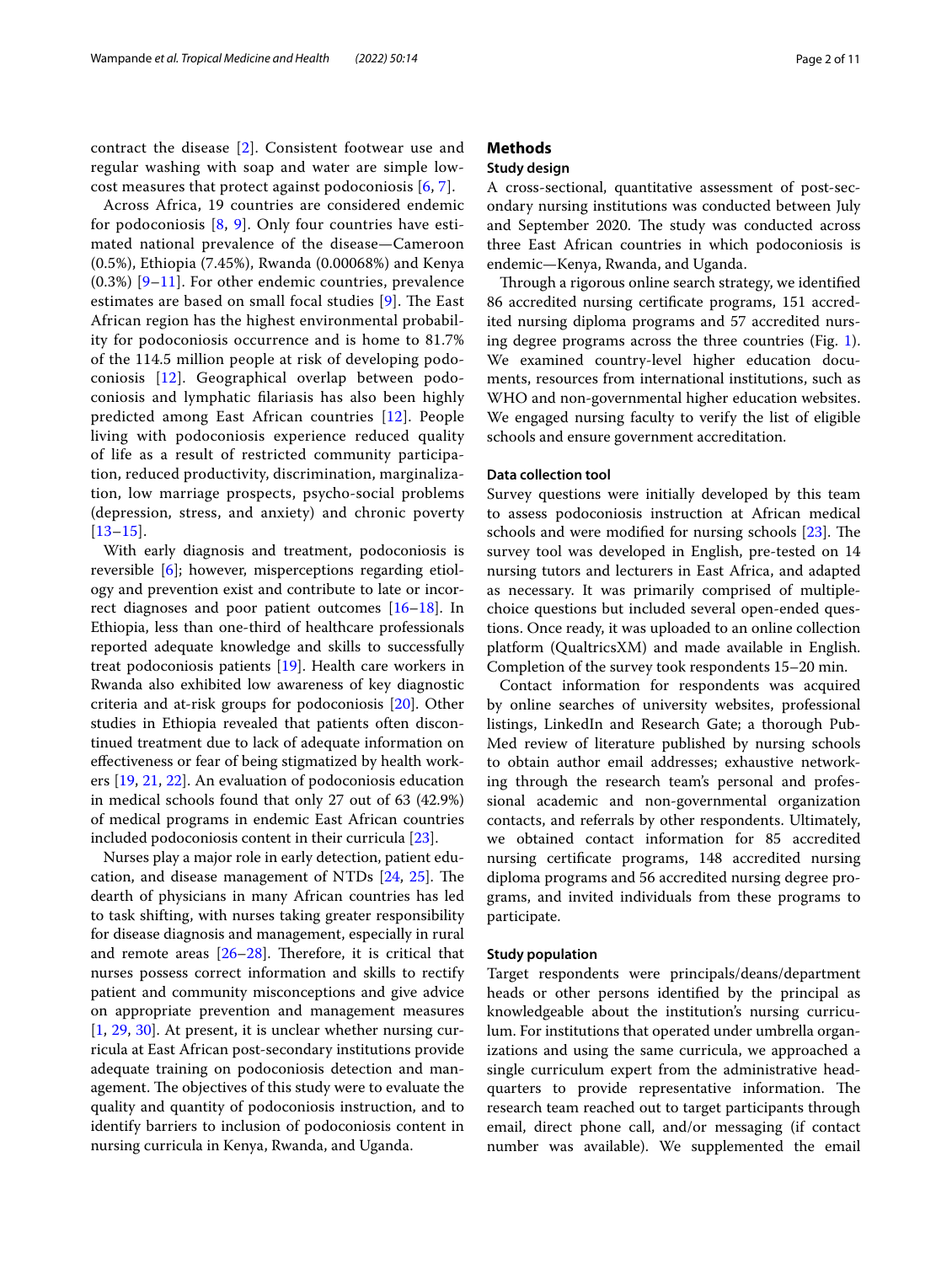

<span id="page-2-0"></span>invitations with formal invitation letters which provided the target participant with an overview of the research including contact numbers for the principal researchers in case of any questions. Data was collected in-person through telephone/Skype interviews or online through QualtricsXM. One member of the research team monitored the database for errors during the collection period.

## **Statistical analysis**

Study measures focused on the quantity of podoconiosis content, perceptions regarding the quality of podoconiosis education, and barriers preventing sufficient podoconiosis education. Knowledge of curricula was selfreported and perspectives were based on the respondents' own perceptions of the Likert scale. Two researchers (LW, KF) independently carried out descriptive statistical analysis on all quantitative variables using SPSS (IBM, V.23) and R+, and compared results to ensure rigor of fndings. Frequencies were used to summarize categorical variables, while median and range were used to describe the continuous variables. Open-ended questions were analyzed following the simple Hotjar analysis steps, wherein respondents' opinions and experiences with podoconiosis were categorized into themes by LW and JMS [[32](#page-9-26)].

## **Results**

Of the 228 faculty/staf invited to participate, 109 individuals gave information about 212 programs across 149 nursing institutions (response rate: 73.4%) across three countries. Most participants responded online (83.5%) versus by telephone (16.5%). Response rates were variable, ranging from 22.7% in Kenya to 71.4% in Rwanda and 96.6% in Uganda (Table [1](#page-3-0)). Reasons for non-participation included institutional protocols prohibiting participation, desire to be compensated, and lack of time.

Study participants were predominantly female (60.6%), aged 40–49 years (35.8%), had earned a master's degree (52.3%), and were principals/deans (57.8%) at their institution (Table [2\)](#page-4-0). Many had heard about podoconiosis before (52.3%), knew that podoconiosis was caused by contact with soil (68.6%), and some associated the disease with poverty (5.88%). Nearly one in fve answered incorrectly that podoconiosis was caused by mosquitoes (17.6%).

Most respondents (95.5%) correctly identifed farmers as the highest risk group. Knowledge of shoe wearing (59.3%) and daily skin hygiene (55.6%) to prevent the disease were less well understood. Other preventative measures mentioned by respondents included maintaining a clean environment, health education, soil surveillance,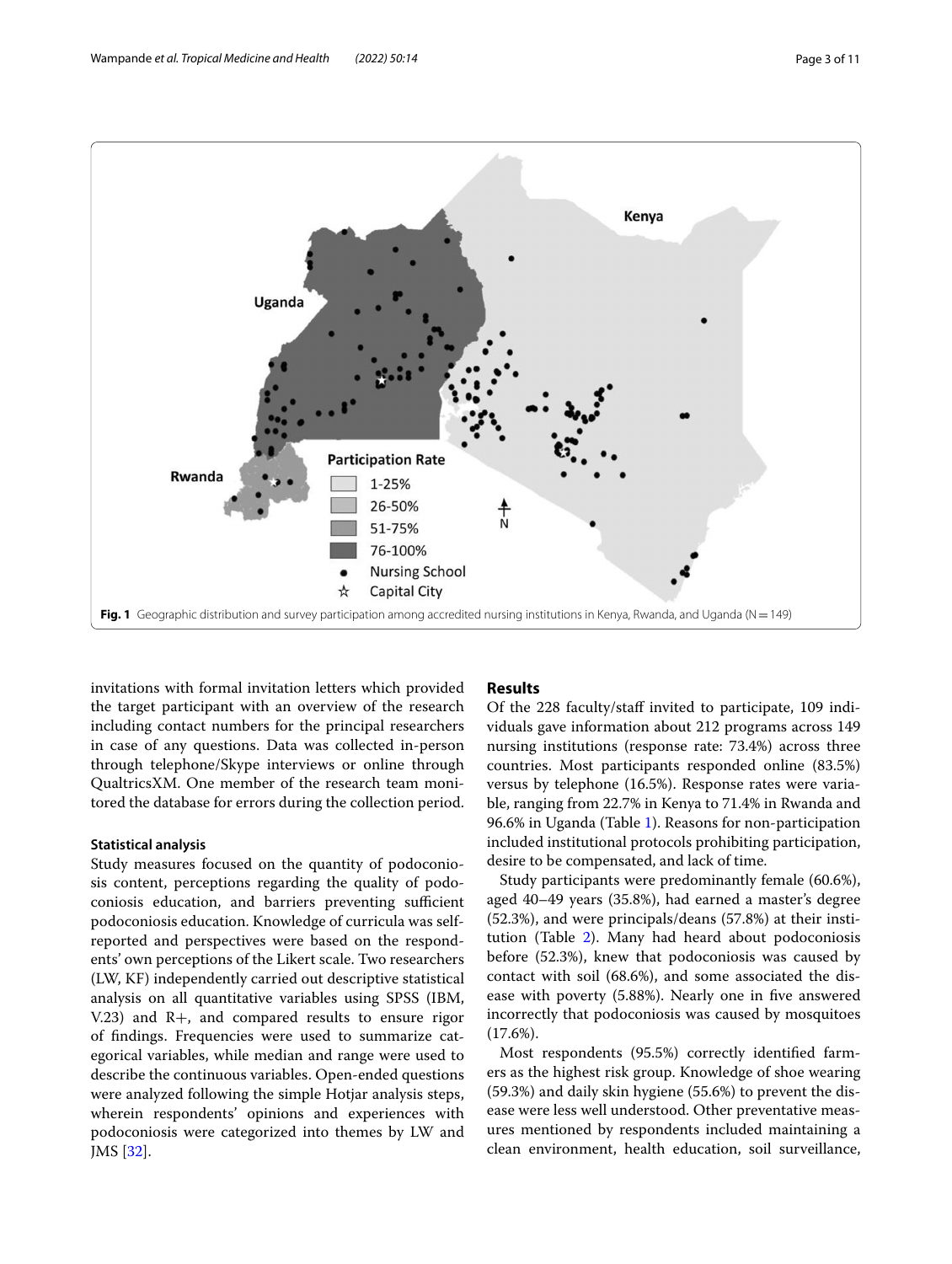<span id="page-3-0"></span>**Table 1** Accredited post-secondary programs in human nursing across Kenya, Rwanda and Uganda

| Program     | # Accredited<br>nursing programs | # Invited | Participated<br>n (%) |
|-------------|----------------------------------|-----------|-----------------------|
| Kenya       |                                  |           |                       |
| Certificate | 9                                | 9         | 9(100)                |
| Diploma     | 92                               | 89        | 47 (52.8)             |
| Degree      | 32                               | 32        | 12 (37.5)             |
| Rwanda      |                                  |           |                       |
| Certificate | 0                                | $\Omega$  | 0(0)                  |
| Diploma     | 3                                | 3         | 2(66.7)               |
| Degree      | 4                                | 4         | 3(75.0)               |
| Uganda      |                                  |           |                       |
| Certificate | 77                               | 76        | 70 (92.1)             |
| Diploma     | 56                               | 56        | 50 (89.3)             |
| Degree      | 21                               | 20        | 19 (95.0)             |
| Total       | 294                              | 289       | 212 (73.4)            |

reducing contact with red soil, and using floor coverings. Incorrect prevention strategies included mosquito control, ingesting cetirizine tablets and avoiding water bodies. Of the 52.3% who had heard about podoconiosis, 58.7% were not aware that it was endemic in their country. The average time required to earn nursing credentials varied by program and country (Table [3\)](#page-5-0), ranging from 1.5 years for an extension diploma in Uganda to 5 years for a degree in Kenya.

The annual number of nursing graduates ranged from 12 for nursing certifcates in Uganda to 4500 for a nursing diploma in Kenya. More than three quarters (81.7%) of the nursing schools also ofered programs in midwifery; some ofered medicine and public health (15.6%). NTD-specifc courses were ofered in most of the programs (minimum—69.7%, maximum—79.8%), but provision of podoconiosis training was much lower (minimum—24.1%, maximum—55.6%). Overall, 48.6% of the nursing programs included in the study were rural; only 3.9% taught Community Health Workers (CHWs). Podoconiosis training varied considerably by program and by country (Table [4\)](#page-6-0). In Kenya, NTD courses were largely integrated in curricula (>90.0%), but podoconiosis-specifc instruction was only common in certifcate (88.9%) and diploma (87.2%) programs, occurring mostly during clinical rotations. The median time reported for preclinical podoconiosis instruction was 4 h; attendance was mandatory. Most respondents reported that their students were likely to interact with podoconiosis patients during clinical training (ranging from 66.9% to 100%). Approximately half (55.0%) of nursing programs were based in rural areas and 5.6% offered podoconiosis training to CHW's. Rwanda did not ofer nursing

certifcates. Two-thirds of degree and all diploma programs ofered courses specifc to NTDs; however, podoconiosis-specifc training was more often reported in degree programs (66.6%). No specifc amount of time was dedicated to teaching podoconiosis, but podoconiosisspecifc instruction was ofered both during pre-clinical coursework and/or during clinical rotations; attendance was mandatory. All respondents reported that their students were likely to interact with podoconiosis patients during their clinical attachments. All programs were rural and none ofered podoconiosis training to CHWs. In Uganda, courses specifc to NTDs were commonly ofered for certifcate (68.6%) and diploma (64.0%) programs, less in degree programs (20.8%). Podoconiosis training was reported in up to one-third of programs (certifcate—15.7%, diploma—26.0%, degree—33.3%). Of the schools that ofered podoconiosis-specifc courses, instruction was often incorporated in pre-clinical and clinical training; and attendance for all classes was mandatory. Irrespective of program, most respondents reported that students were likely to interact with podoconiosis patients during their clinical attachments. Overall, 45.3% of programs were rural; only 3.8% ofered training to CHWs.

Across the three countries, participants between (36.4–51.1%) and (45.5–50.4%) felt that the quality and quantity, respectively, was very insufficient. Furthermore, (13.6–20.1%) and (9.1–20.9%) felt that the quality and quantity, respectively, was somewhat insufficient. Programs that offered podoconiosis training during pre-clinical training often integrated it in courses, such as tropical medicine  $(n=11)$ , community health  $(n=8)$ , microbiology (*n*=7), epidemiology (*n*=2), communicable diseases  $(n=2)$  and/or parasitology  $(n=2)$ . Those ofering it during clinical training included it during medical surgical nursing (*n*=4) and pathophysiology  $(n=1)$  rotations. The most cited barriers to providing podoconiosis training across all programs in the three countries were: not being part of the government curriculum (53.3%), the disease being of low priority (38.3%), and low faculty knowledge (24.3%; Table [5](#page-7-0)).

Other barriers included lack of research on podoconiosis, rarity of patients and lack of resources (equipment, time, and funding). Respondents mentioned that content delivered on various nursing programs was pre-determined in the approved government curricula. Government curricula related to NTDs focused on more common ailments, such as lymphatic flariasis, trypanosomiasis, and schistosomiasis.

*"It's not part of the nursing curriculum and students do not waste time on matters that will not be examined" (ID\_31).*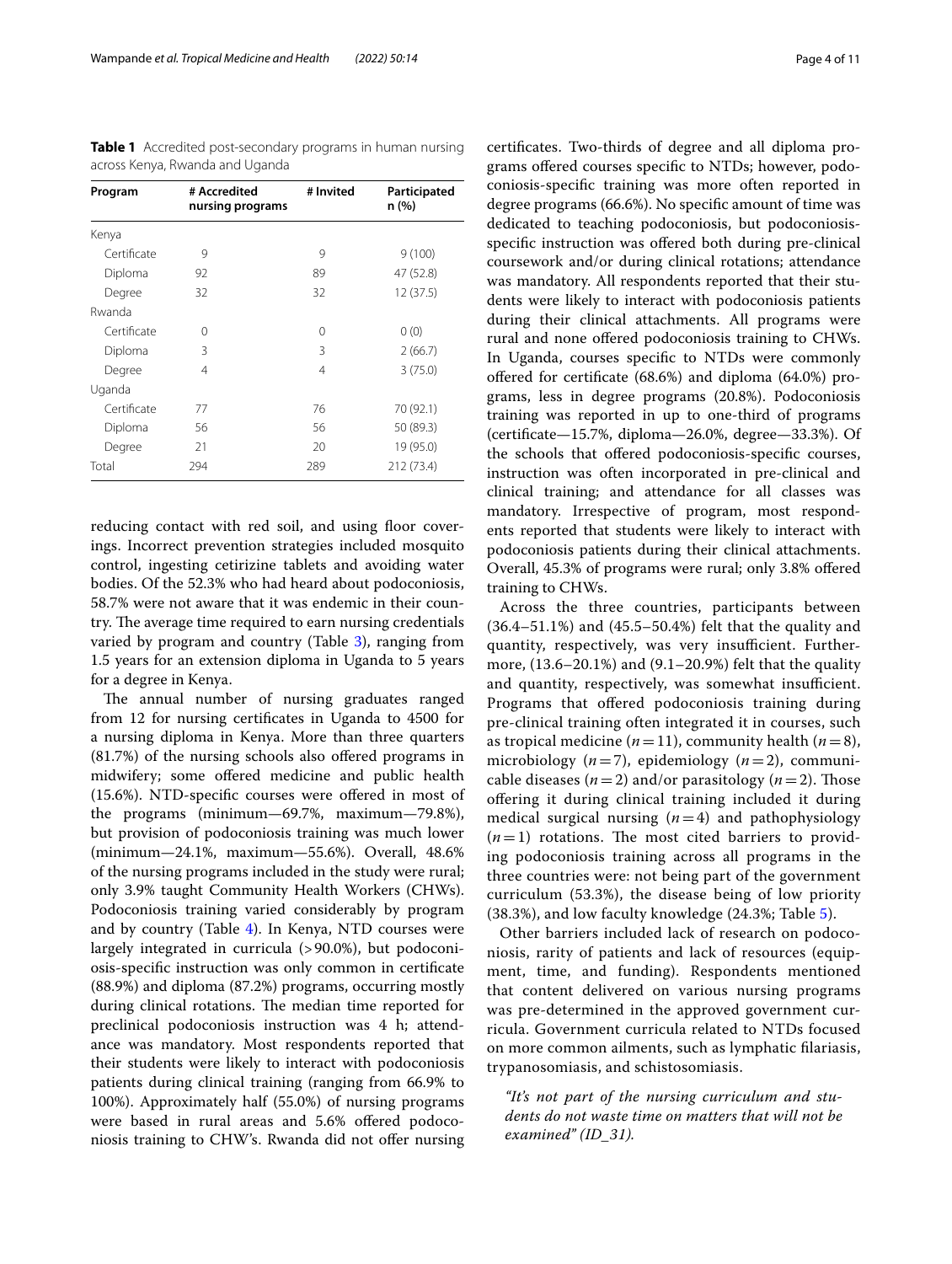|                                                     | Kenya (n $=$ 20)<br>Count (%) | Rwanda ( $n = 3$ )  | Uganda ( $n = 86$ ) | Total ( $N = 109$ ) |
|-----------------------------------------------------|-------------------------------|---------------------|---------------------|---------------------|
|                                                     |                               |                     |                     |                     |
| Gender                                              |                               |                     |                     |                     |
| Female                                              | 11(55.0)                      | 0(0)                | 55 (64.0)           | 66 (60.6)           |
| Male                                                | 9(45.0)                       | 3(100)              | 31 (36.0)           | 43 (39.4)           |
| Age (years)                                         |                               |                     |                     |                     |
| $20 - 29$                                           | 0(0)                          | 0(0)                | 2(2.33)             | 2(1.83)             |
| $30 - 39$                                           | 8(40.0)                       | 1(33.3)             | 16 (18.6)           | 25 (22.9)           |
| $40 - 49$                                           | 4(20.0)                       | 2(66.7)             | 33 (38.4)           | 39 (35.8)           |
| $50 - 59$                                           | 4(20.0)                       | 0(0)                | 20(23.3)            | 24 (22.0)           |
| $\geq 60$                                           | 3(15.0)                       | 0(0)                | 15 (17.4)           | 18 (16.5)           |
| Prefer not to say                                   | 1(5.0)                        | 0(0)                | 0(0)                | 1(0.92)             |
| Highest qualification earned                        |                               |                     |                     |                     |
| Advanced diploma                                    | 1(5.0)                        | 0(0)                | 9(10.5)             | 10(9.2)             |
| Undergraduate degree                                | 2(10.0)                       | 0(0)                | 32 (37.2)           | 34 (31.2)           |
| Master's degree                                     | 12 (60.0)                     | 2(66.7)             | 43 (50.0)           | 57 (52.3)           |
| PhD degree                                          | 5(25.0)                       | 1(33.3)             | 2(2.30)             | 8(7.30)             |
| Academic title                                      |                               |                     |                     |                     |
| Lecturer                                            | 3(15.0)                       | 0(0)                | 6(7.0)              | 9(8.30)             |
| Professor                                           | 0(0)                          | 0(0)                | 1(1.16)             | 1(0.90)             |
| Administrator                                       | 0(0)                          | 1(33.3)             | 10(11.6)            | 11(10.1)            |
| Department Head                                     | 8(40.0)                       | 0(0)                | 17(8.10)            | 25 (22.9)           |
| Dean                                                | 9(45.0)                       | 2(66.7)             | 52(60.5)            | 63(57.8)            |
| Had ever heard of podoconiosis <sup>a</sup>         | 15 (75.0)                     | 3(100)              | 39 (45.3)           | 57 (52.3)           |
| Aware that podoconiosis is endemic to their country |                               |                     |                     |                     |
| Yes                                                 | 2(18.2)                       | 1(50.0)             | 16 (48.5)           | 19 (41.3)           |
| No                                                  | 9(82.8)                       | 1(50.0)             | 17(51.5)            | 27 (58.7)           |
| Missing                                             | $\overline{4}$                | $\mathbf{1}$        | 6                   | 11                  |
| Podoconiosis etiology                               |                               |                     |                     |                     |
| Soil                                                | 10(71.4)                      | 2(66.6)             | 23 (67.6)           | 35 (68.6)           |
| Poverty                                             | 0(0)                          | 0(0)                | 3(8.82)             | 3(5.88)             |
| Hereditary                                          | 0(0)                          | 1(33.3)             | 0(0)                | 1(1.96)             |
| Mosquitoes                                          | 4(28.6)                       | 0(0)                | 5(14.7)             | 9(17.6)             |
| Randomly occurring                                  | 0(0)                          | 0(0)                | 2(5.88)             | 2(3.92)             |
| Direct contact                                      | 0(0)                          | 0(0)                | 1(2.94)             | 1(1.96)             |
| Population at high risk of developing podoconiosis  |                               |                     |                     |                     |
| Farmers                                             | 10 (100)                      | 3(100)              | 29 (93.5)           | 42 (95.5)           |
| Children                                            | 0(0)                          | 0(0)                | 2 (6.45)            | 2(4.55)             |
| Truck drivers                                       | ${\rm O}(0)$                  | 0(0)                | 0(0)                | 0(0)                |
| Other                                               | 0(0)                          | 0(0)                | 0(0)                | 0(0)                |
| Effective preventive measures <sup>b</sup>          |                               |                     |                     |                     |
| Wearing shoes                                       | 9(64.3)                       | 3(100)              | 20(54.1)            | 32 (59.3)           |
| Washing daily                                       | 9(64.3)                       | 2(66.7)             | 19 (51.4)           | 30 (55.6)           |
| Healthy diet                                        | 2(14.3)                       | $\mathsf{O}\xspace$ | $\mathbb O$         | 2(3.70)             |
| Mosquito control                                    | 4(2.86)                       | 0                   | 3(8.12)             | 7(13.0)             |
| Other <sup>c</sup>                                  | $\mathsf{O}\xspace$           | $\mathbb O$         | 10(27.0)            | 10(18.5)            |

## <span id="page-4-0"></span>**Table 2** Respondent demographics and podoconiosis knowledge (N=109)

<sup>a</sup> Respondents who had never heard of podoconiosis were not asked remaining knowledge questions

**b** Respondents could choose more than one option

<sup>c</sup> Other responses included covering holes in the home, avoiding rivers/lakes, treating people who live near rivers/lakes, health education, checking the soil for irritants, and staying in a clean environment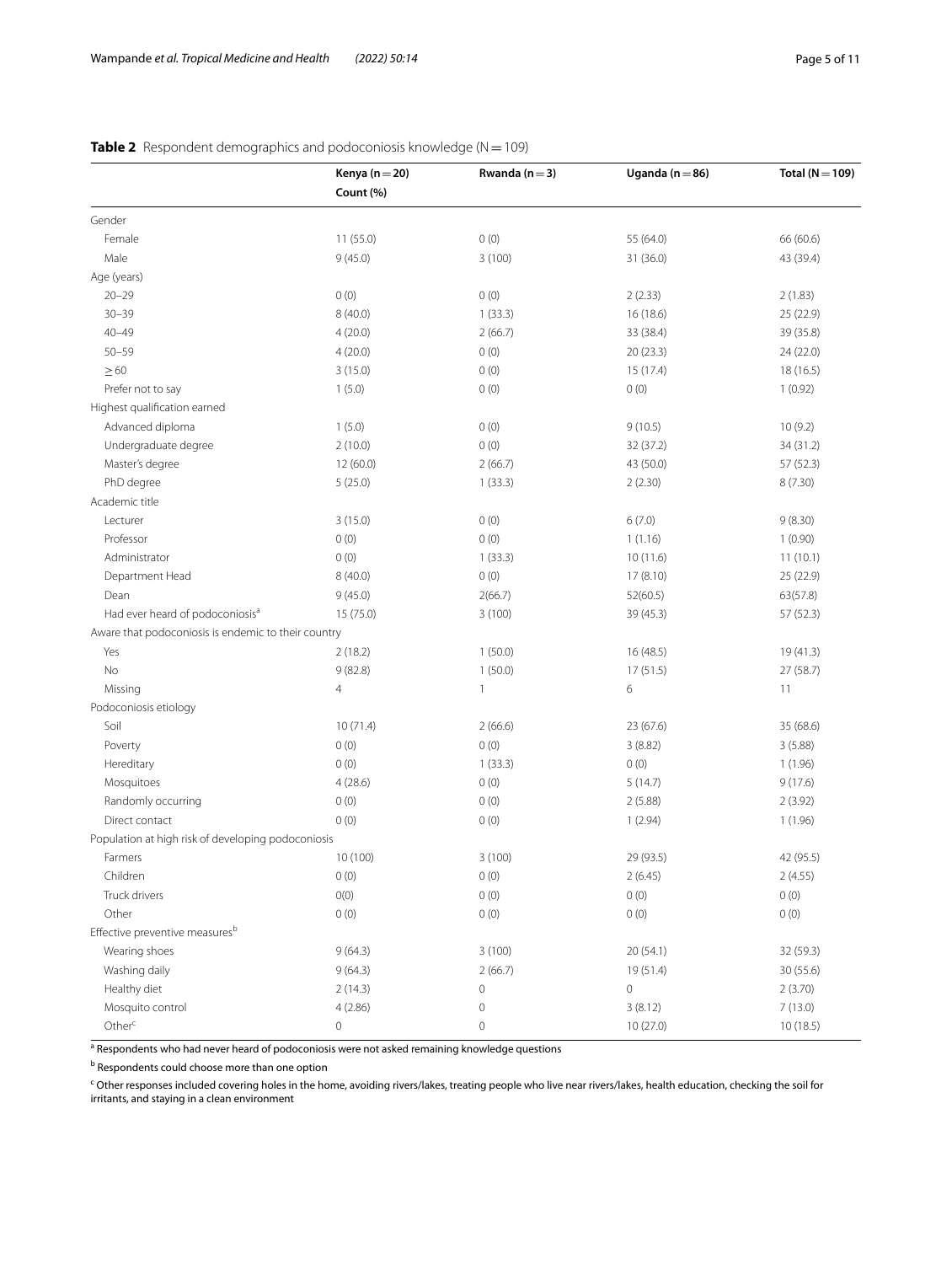<span id="page-5-0"></span>**Table 3** Program characteristics of government-accredited post-secondary institutions offering nursing programs in podoconiosisendemic countries in East Africa ( $N=149$ )

|                                                           | Kenya ( $n = 60$ ) | Rwanda $(n=3)$ | Uganda ( $n = 86$ ) | Total ( $N = 149$ ) |
|-----------------------------------------------------------|--------------------|----------------|---------------------|---------------------|
|                                                           | Count (%)          |                |                     |                     |
| Program length in years, median (range)                   |                    |                |                     |                     |
| Certificate                                               | $2.5(2.5-2.5)$     | n/a            | $2.5(2.5-2.5)$      | $2.5(2.5-2.5)$      |
| Diploma                                                   | $3.5(3.0-3.5)$     | $3(3-3)$       | $3(2-3)$            | $3.5(2-3.5)$        |
| Degree                                                    | $4(4-5)$           | $4(4-4)$       | $4(2.5-5)$          | $4(2.5-5)$          |
| # graduates/year, median (range)                          |                    |                |                     |                     |
| Certificate                                               | 800 (800-800)      | n/a            | 85 (12-600)         | $87.5(5 - 800)$     |
| Diploma                                                   | 50 (20-4500)       | $55(50-60)$    | $20(5 - 175)$       | $30(5 - 4500)$      |
| Degree                                                    | $50(25 - 150)$     | 70 (70-70)     | 32.5 (10-200)       | 45 (10-200)         |
| Includes courses specific to NTDs <sup>a</sup> , n (%)    |                    |                |                     |                     |
| Certificate                                               | 9(100)             | n/a            | 48 (68.6)           | 57(72.2)            |
| Diploma                                                   | 45 (95.7)          | 2(100)         | 32(64.0)            | 79 (79.8)           |
| Degree                                                    | 11(91.7)           | 2(66.6)        | 10(20.8)            | 23 (69.7)           |
| Offers podoconiosis training, n (%)                       |                    |                |                     |                     |
| Certificate                                               | 8(88.9)            | n/a            | 11(15.7)            | 19(24.1)            |
| Diploma                                                   | 41 (87.2)          | 1(50.0)        | 13(26.0)            | 55 (55.6)           |
| Degree                                                    | 2(16.7)            | 2(66.7)        | 6(33.3)             | 10(30.3)            |
| Offers podoconiosis training to CHWs <sup>b</sup> , n (%) | 1(5.56)            | 0(0)           | 3(3.75)             | 4(3.90)             |
| Location                                                  |                    |                |                     |                     |
| Urban                                                     | 8(40.0)            | 0(0)           | 47 (54.7)           | 55 (50.5)           |
| Rural                                                     | 11(55.0)           | 3(100)         | 39 (45.3)           | 53 (48.6)           |
| I don't know                                              | 1(5.0)             | 0(0)           | 0(0)                | 1(0.90)             |

*n/a* not applicable in Rwanda as it does not offer human nursing programs at certificate level

<sup>a</sup> Neglected Tropical Diseases

<sup>b</sup> Community Health Workers are individuals with no formal medical education who are elected to support basic health services in their communities

*"Neglected diseases are all neglected while teaching. We tend to stick to common diseases specifed in the curriculum. Since the curriculum is designed by the government any lecturer with the knowledge may bring it to learners as merely a nice to know" (ID\_25).*

Among the few schools that addressed podoconiosis, respondents mentioned that their teaching was not well grounded in context. Some respondents expressed diffculties in teaching a topic that they themselves were not taught. Moreover, absence of adequate research on podoconiosis, coupled with overwhelming workload, further complicated any efort to introduce podoconiosis content.

*"It's sometimes hard to teach as myself I have never seen one. You cannot teach with mere imaginations, and you don't have the confdence to talk about it." (ID\_60).*

Overall, respondents who ranked the importance of podoconiosis training as low or moderate were almost

even (29.6% v 28.7%). Common reasons given for low/ moderate priority were (1) podoconiosis was rare (2) disease is not fatal and (3) patients do not seek healthcare services. Respondents explained that podoconiosis patients rarely seek medical attention, and therefore, students are less likely to encounter them during clinical rotations Nonetheless, some still felt that it was very easy to integrate podoconiosis into the curriculum for tropical diseases which many nursing programs already ofered as a course.

"The condition is not common and the few clients *with the condition never seek medical care (ID\_103). "I would think it's not common in our country and I believe the country has not taken keen interest in this condition." (ID\_46)*

The remaining 41.7% of nursing faculty across all three countries felt that providing podoconiosis training for nurses was a high priority. Common reasons for this ranking included (1) the need for diferential diagnosis between lymphatic flariasis and podoconiosis, (2) the importance of delivering equitable health care, (3) the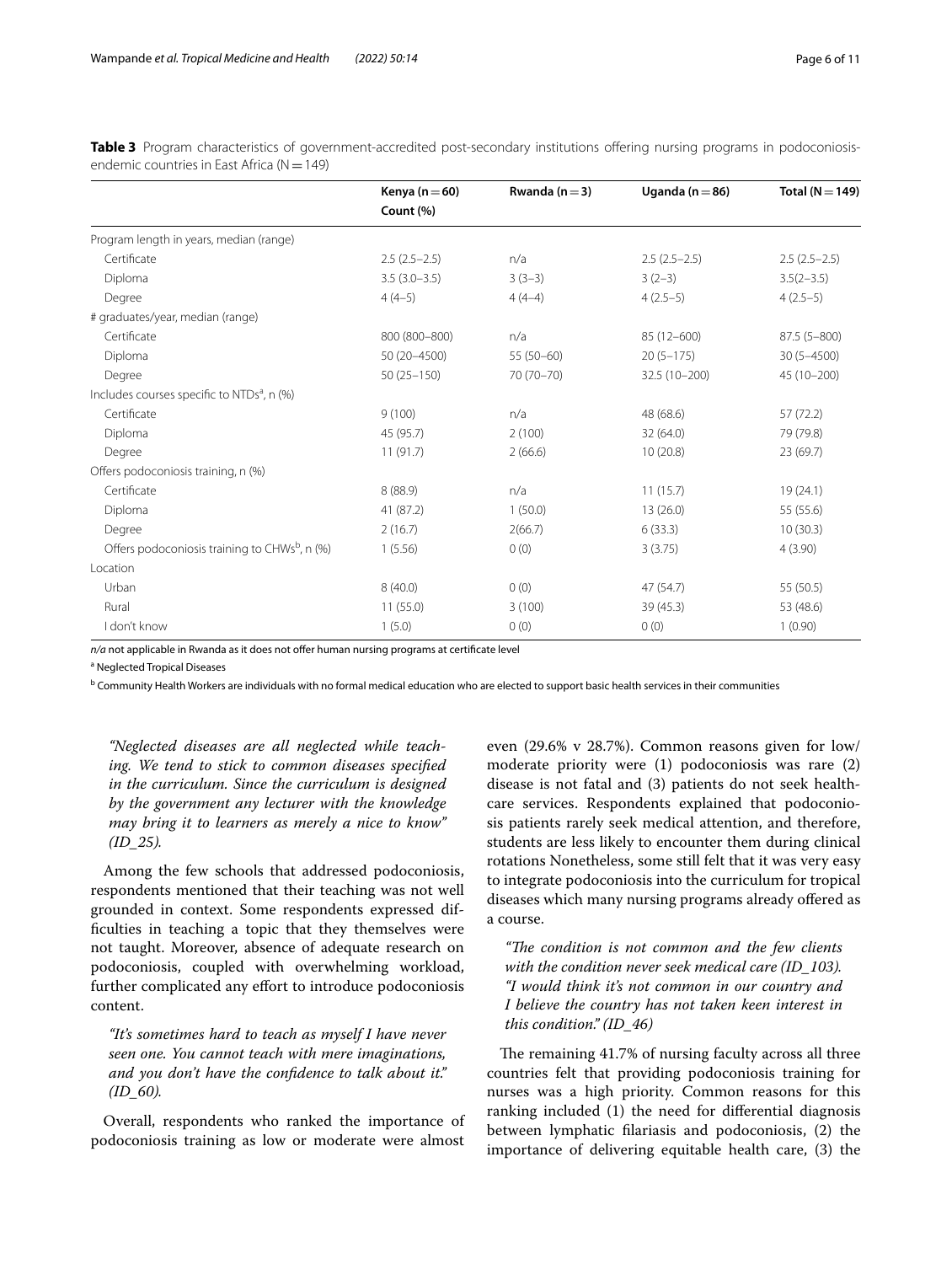|                                                         | Kenya (n = 6 | ಹ         |          |           | Rwanda (n = | ត       |         | Uganda (n =      | 139)            |            |                 |
|---------------------------------------------------------|--------------|-----------|----------|-----------|-------------|---------|---------|------------------|-----------------|------------|-----------------|
|                                                         | Certificate  | Diploma   | Degree   | Total     | Diploma     | Degree  | Total   | Certificate      | Diploma         | Degree     | Total           |
| Any podoconiosis training, n (%)                        | 8 (88.9)     | 41 (87.2) | 2(16.7)  | 51 (75.0) | (50)        | 2(66.7) | 3(60.0) | 11(15.7)         | 13 (26)         | 6(33.3)    | 30 (21.6)       |
| Pre-clinical podoconiosis training <sup>p</sup> , n (%) | $\circ$      | $\circ$   | (50.0)   | (1.96)    | $\circ$     | $\circ$ | $\circ$ | 9(81.8)          | 11(84.6)        | 4(66.7)    | 24 (80.0)       |
| Pre-clinical lecture hours, median (range)              | (0)          | $\circ$   | $4(4-4)$ | 4 (4)     | $\circ$     | $\circ$ | $\circ$ | $1.75(0.9 - 10)$ | $2.0(0.9 - 48)$ | $8.0(2-8)$ | $2(0.9 - 48.0)$ |
| Clinical podoconiosis training <sup>c</sup> , n (%)     | 8 (100)      | 39 (95.1) | (100)    | 49 (96.1) | $\circ$     | (50.0)  | 1(33.3) | 6(66.7)          | 9(69.2)         | 4(66.7)    | 19(63.3)        |
| nteract with podoconiosis patients, n (%)               | 8 (88.9)     | 43 (93.5) | 7 (70.0) | 58 (89.2) | 2 (100)     | 3 (100) | 5 (100) | 44 (65.7)        | 35 (71.4)       | 10(58.8)   | 89 (66.9)       |
| Training quality                                        |              |           |          |           |             |         |         |                  |                 |            |                 |
| Very sufficient                                         | 1(50.0)      | 2(22.2)   | 2(18.2)  | 5(22.7)   | $\circ$     | $\circ$ | (0)     | 3(4.3)           | 2(4.0)          | (5.3)      | 6(4.3)          |
| Somewhat sufficient                                     | $\circ$      | 1(11.1)   | (60.6)   | 2 (9.09)  | $\circ$     | 1(33.3) | (20)    | 3(4.3)           | 5 (10.0)        | 1(5.3)     | 9(6.47)         |
| Undecided                                               | $\circ$      | (11.1)    | (27.3)   | $+(18.2)$ | (50)        | (33.3)  | 2(40)   | 9(12.9)          | 10 (20)         | 6(31.6)    | 25 (18)         |
| Somewhat insufficient                                   | $\circ$      | $\circ$   | (27.3)   | (13.6)    | $\circ$     | $\circ$ | $\circ$ | 12(17.1)         | 11(22)          | 5 (26.3)   | 28 (20.1)       |
| Very insufficient                                       | 1(50.0)      | 5(55.6)   | 2(18.2)  | 8 (36.4)  | (50)        | (33.3)  | 2(40)   | 43 (61.4)        | 22 (44)         | 6(31.6)    | 71 (51.1        |
| <b>Training quantity</b>                                |              |           |          |           |             |         |         |                  |                 |            |                 |
| Very sufficient                                         | (50)         | 2(22.2)   | (7.7)    | 4 (18.2)  |             |         |         | 2(2.86)          | $\frac{3}{6}$   | 2(10.5)    | 7(5.0)          |
| Somewhat sufficient                                     |              |           | (7.7)    | (4.65)    |             | (33.3)  | (20.0)  | 5 (7.14)         | 3(6.0)          | 2(10.5)    | 10(7.2)         |
| Undecided                                               |              | (11.1)    | 6(46.2)  | 7(31.8)   | (50)        | 1(33.3) | 2(40)   | 7 (10.0)         | 11(22)          | 5 (26.3)   | 23 (16.5)       |
| Somewhat insufficient                                   |              | (11.1)    | (7.7)    | (9.1)     |             |         |         | 6(22.9)          | 11(22)          | 2(10.5)    | 29 (20.9)       |
| Very insufficient                                       | (50)         | 5(55.6)   | 4(30.8)  | 9(45.5)   | 1(50)       | (33.3)  | 2(40)   | 43 (61.4)        | 22 (44)         | 8(42.1)    | 70 (50.4)       |
|                                                         |              |           |          |           |             |         |         |                  |                 |            |                 |

<span id="page-6-0"></span>

| ؟<br>ک<br>)<br>)                  |         |
|-----------------------------------|---------|
| 5<br>١                            |         |
|                                   |         |
| )<br>5<br>i<br>.                  |         |
| $\frac{1}{2}$<br>.<br>מי המינה ה  |         |
| j                                 |         |
| 5                                 |         |
| j                                 |         |
| ξ                                 |         |
| こうけい<br>)<br>)                    |         |
| ì                                 |         |
|                                   |         |
| voincie training                  |         |
| ,                                 |         |
|                                   |         |
| ١                                 |         |
| こくへへく<br>١<br>Ĵ                   |         |
|                                   |         |
| $22 - 12$<br>$\overline{ }$       |         |
| $\frac{1}{2}$                     |         |
| l<br>J                            |         |
| ミニュー<br>$\frac{1}{2}$             |         |
| S                                 |         |
| i<br>ζ<br>۱                       |         |
| s<br>C                            |         |
| 5<br>)<br>)<br>1                  |         |
| ;<br>}                            |         |
|                                   |         |
|                                   |         |
| ١                                 |         |
| parcolum and importance<br>J<br>ì |         |
| j<br>J                            |         |
| j<br>2                            |         |
| $\frac{1}{2}$                     |         |
| ١                                 |         |
| ;                                 |         |
| )<br>)<br>:                       |         |
| )<br>)                            |         |
| てんらい ここりことこり ろうこうろんそう             |         |
|                                   |         |
| )<br>)<br>)                       |         |
| Ż                                 |         |
| $\frac{5}{1}$<br>j                |         |
| ś                                 |         |
| $\overline{c}$<br>Ξ<br>ć          |         |
|                                   |         |
| ١<br>ׇ֚֘֡<br>Ì                    |         |
| l                                 |         |
|                                   |         |
| l                                 |         |
| ׇ֚֓֡                              |         |
| l                                 |         |
|                                   |         |
|                                   |         |
|                                   |         |
|                                   |         |
| ֬<br>١                            |         |
|                                   |         |
|                                   | ¢<br>Į  |
| ı                                 | Į<br>ΙÍ |
|                                   |         |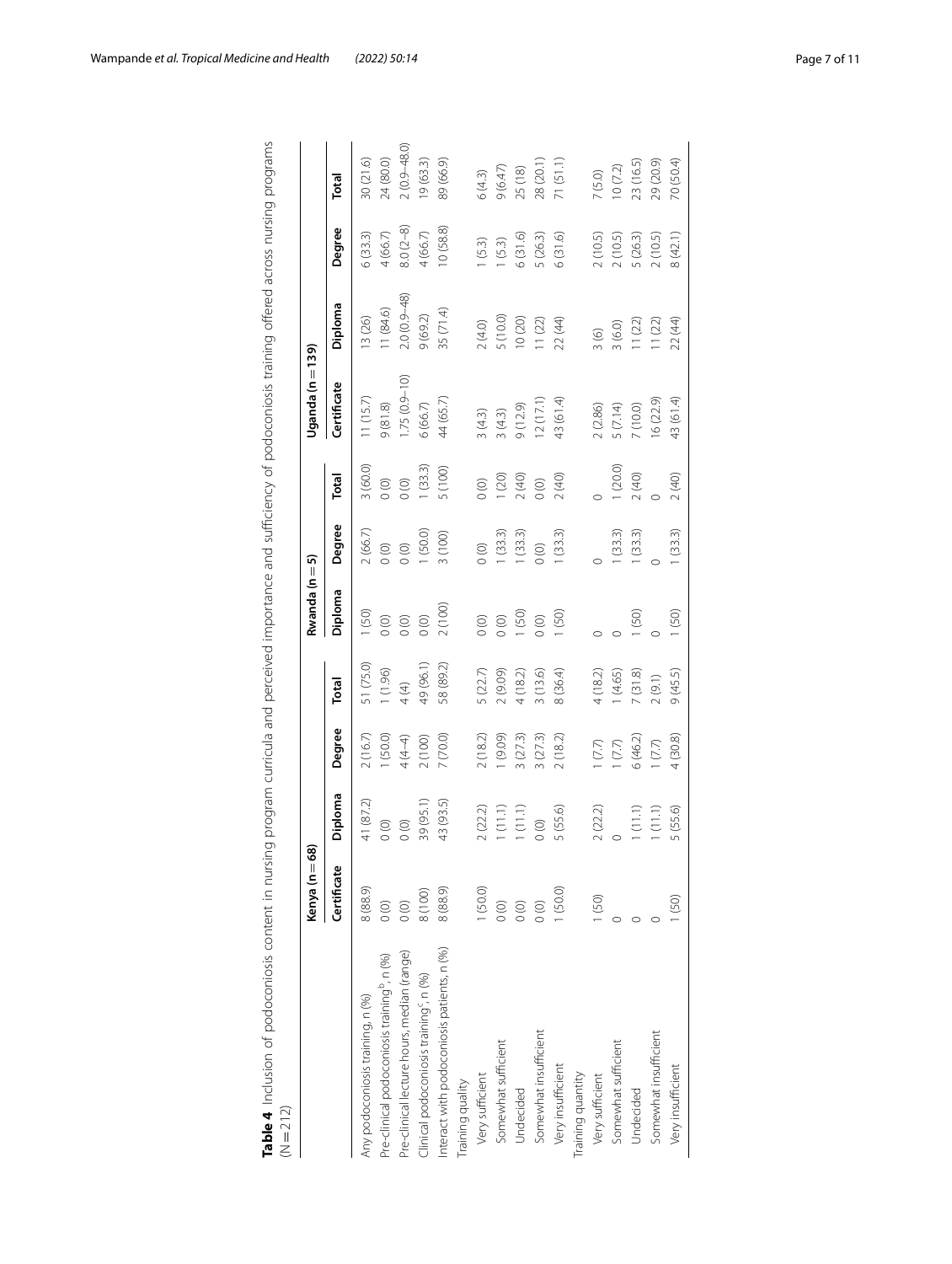<span id="page-7-0"></span>**Table 5** Perceived barriers to inclusion of podoconiosis content in nursing curriculum and ranked importance of podoconiosis training  $(N=108)$ 

|                                            | Kenya ( $n = 19$ ) | Rwanda ( $n = 3$ ) | Uganda (n $=$ 86) | Total ( $N = 108$ ) |  |
|--------------------------------------------|--------------------|--------------------|-------------------|---------------------|--|
|                                            | Count (%)          |                    |                   |                     |  |
| Podoconiosis training barriers             |                    |                    |                   |                     |  |
| Lack time                                  | 3(15.8)            | 0(0)               | 8(9.4)            | 11(10.3)            |  |
| Insufficient equipment                     | 1(5.3)             | 0(0)               | 3(3.50)           | 4(3.8)              |  |
| Lack funding                               | 1(5.3)             | 0(0)               | 8(9.40)           | 9(8.4)              |  |
| Not in government curriculum               | 6(31.6)            | 1(33.3)            | 50 (58.8)         | 57 (53.3)           |  |
| Low faculty knowledge                      | 3(15.8)            | 0(0)               | 23(27.1)          | 26(24.3)            |  |
| Low priority                               | 10(52.6)           | 2(66.6)            | 29 (34.1)         | 41 (38.3)           |  |
| Other <sup>a</sup>                         | 0(0)               | 0(0)               | 6(7.1)            | 6(5.6)              |  |
| None                                       | 2(10.5)            | 0(0)               | 0(0)              | 2(1.9)              |  |
| Ranked importance of podoconiosis training |                    |                    |                   |                     |  |
| High                                       | 4(21.1)            | 2(66.6)            | 39 (45.3)         | 45 (41.7)           |  |
| Moderate                                   | 10(52.6)           | 1(33.3)            | 20(23.3)          | 31(28.7)            |  |
| Low                                        | 5(26.3)            | 0(0)               | 27(31.4)          | 32 (29.6)           |  |

<sup>a</sup> Other responses included lack of adequate research on podoconiosis

low cost of podoconiosis prevention relative to treatment, (4) the need for nurses to work in rural communities, where the disease is more prevalent, and (5) the devastating consequence of podoconiosis at late stages.

*"Podoconiosis is a rare condition but should be integrated in nursing cadres that are likely to interact closely with communities, such as certifcate nurses" (ID\_88).*

Rural populations, particularly farmers and those living in extreme poverty, were highlighted as most-at-risk for developing podoconiosis. Respondents also agreed with the beneft of having a comprehensive curriculum but noted that there are very educational activities that serve to increase podoconiosis specifc knowledge and skills among nursing tutors.

*"We have a challenge that we have limited CME's [Continuous Medical Education] so there is a gap. Hospitals need to fll this gap" (ID\_45).*

## **Discussion**

The latest WHO NTD Roadmap calls for a 75% reduction in disability adjusted life-years associated with NTDs, including podoconiosis, by 2030  $[31]$ . This study of nursing curricula in Kenya, Rwanda, and Uganda, aligns with a previous evaluation of medical curricula across 19 endemic countries, demonstrating widespread training gaps, with limited coverage for podoconiosis content across programs. It helps to explain the current challenges, including patient stigma and inappropriate treatments, in managing podoconiosis patients in East Africa

[[6,](#page-9-5) [19](#page-9-15), [20\]](#page-9-16). With many vulnerable communities still experiencing shortages in human resources for health and unable to routinely diagnose and report podoconiosis [\[8](#page-9-7)], there is an urgent need to evaluate and improve resources available for training nurses and physicians working in endemic areas. Altogether, this study highlights the need for podoconiosis training materials that are freely available, contextually appropriate, and accessible to both clinical instructors and those already in practice.

We identifed knowledge gaps in podoconiosis etiology and prevention among nursing faculty, even though many respondents had heard of the disease and seen affected patients in clinics. This is likely because most respondents had not received formal training on podoconiosis when completing their own nursing education. Elsewhere, there is scarcity of reliable and comprehensive information on podoconiosis [[9](#page-9-8), [10](#page-9-28)], including research on interventions [[33\]](#page-9-29). As a result, important information on disease trends, risk factors, disease burden and patterns of care remains largely uncollated and poorly known. Our fndings align with previous studies from Rwanda and Ethiopia demonstrating that health workers lacked the specifc knowledge to efectively treat and care for podoconiosis patients [[19](#page-9-15)[–21](#page-9-17), [34\]](#page-9-30). Similar misperceptions on disease cause and management were documented among medical faculty in endemic Sub-Saharan countries [[23](#page-9-19)]. Altogether, this highlights a shared need for podoconiosis education for nurses and physicians to accelerate early detection, reduce patient stigma, improve prevention, and optimize patient outcomes.

Nursing faculty felt that the quality and quantity of podoconiosis training across nursing programs was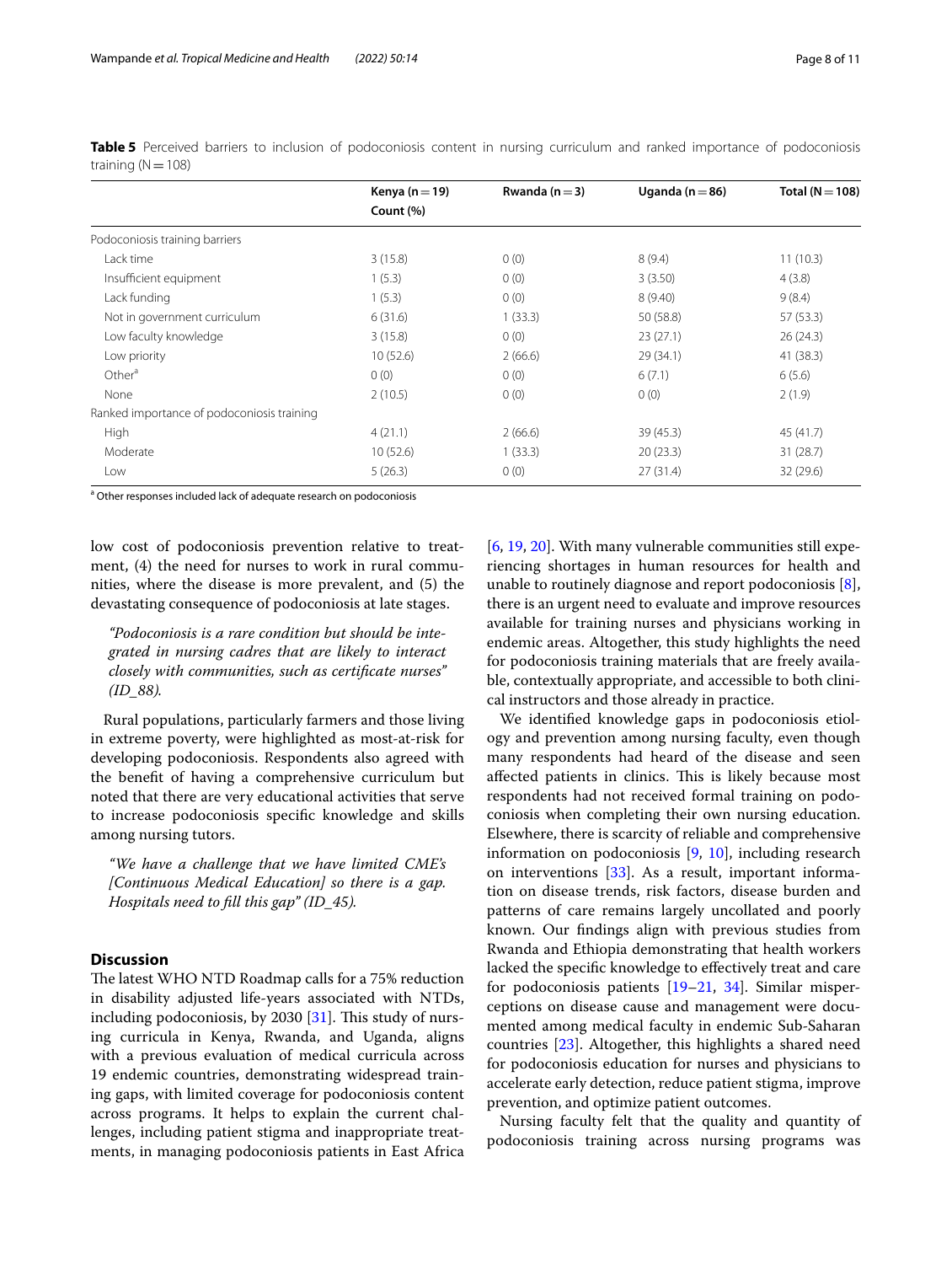generally insufficient. This aligned with the medical school results, where most respondents felt that the quality (60.4%) and quantity (61.5%) of instruction was insufficient  $[23]$  $[23]$ . There is no substantive evidence to define how much podoconiosis content is sufficient in medical/ nursing education; however, class-based learning could be improved through integrated teaching approaches [[31\]](#page-9-27). For instance, podoconiosis could be incorporated in courses such as parasitology, tropical medicine, and community health as well as in pre-existing NTD courses particularly topics on lymphoedema or skin-NTDs. On the other hand, clinical work-placements could be prioritized over classroom study to enhance hands-on clinical skills [\[34](#page-9-30), [35](#page-9-31)]. Hands-on programs could include supervised internships, practicums, and community outreaches. Clinical training improves understanding of processes and systems of healthcare delivery and shapes the correct attitudes among health professionals [[36](#page-9-32), [37](#page-9-33)]. Moreover, clinical experience was found to have a positive correlation with podoconiosis management and disability prevention  $[34]$  $[34]$ . The WHO also recommended inter-professional training as one way to build knowledge while gaining multi-disciplinary skills and maximizing resources [\[38](#page-10-0)]. Nurses could, therefore, be trained alongside students from other backgrounds, such as veterinary medicine, social sciences and environmental health for more comprehensive knowledge. This training could extend to community health aides, such as CHWs, community volunteers and community health educators who are already active and more likely to support the nurses' work in the local community [[25](#page-9-21), [39–](#page-10-1)[41\]](#page-10-2).

Nurses are key in coordinating and delivering NTD care [[24,](#page-9-20) [25](#page-9-21)], and they play a major role in directing health education, promotion, and disease control activities [\[25](#page-9-21)]. Even though podoconiosis is often not a priority for governments in endemic settings [[2\]](#page-9-1), 41.7% of the faculty in our study ranked the importance of podoconiosis training for nurses as high. As per [\[42](#page-10-3)], our respondents suggested that nurses were more likely to work in rural areas than physicians and should be prioritized for podoconiosis training. Curriculum reforms to include rare illnesses have long been recommended in Africa [[43\]](#page-10-4); however, several challenges undermine inclusion for podoconiosis. These obstacles include lack of time, limited training space, inadequate faculty capacity and government policy. Learning from Ethiopia, it is critical to generate evidence about the distribution, burden and relative simplicity of preventive interventions, to increase visibility and prioritization of podoconiosis among policy makers and ultimately for curriculum inclusion [[33,](#page-9-29) [44](#page-10-5), [45\]](#page-10-6). Government support and commitment is essential to increase resources and infrastructure for podoconiosis education.

Despite the East African region being home to numerous podoconiosis endemic countries, our study was limited to three, and excluded highly endemic countries, such as Ethiopia. Even with an acceptable overall response rate (73.4%), the country-level rate ranged from 22.7 to 71.4%, due in part to school closures in response to the COVID-19 pandemic. These results should not be considered representative for the whole East African region. Second, our data relied on self-reported knowledge about institutional curriculum. We minimized the likelihood of inaccurate responses by sharing study objectives during recruitment and allowing participants to refer to the official curricula documents of their institution. Finally, our study only assessed podoconiosis education related to nursing students, but we acknowledge that there are healthcare cadres such as health officers and community health workers who play important roles in disease detection and health education. Despite these limitations, this study is the frst to characterize podoconiosis education among nursing institutions in endemic East Africa.

#### **Conclusions**

Nurses play a key role in early detection, case management, and community sensitization of podoconiosis. Addressing knowledge gaps among this cadre is an important step to achieving local, regional, and global goals for podoconiosis prevention and management. Developing and sharing regionally appropriate learning materials for healthcare professionals and health educators could substantially elevate the care received by vulnerable populations, especially in rural areas, and could contribute to burden reduction.

#### **Abbreviations**

NTDs: Neglected Tropical Diseases; WHO: World Health Organization; ADLA: Acute dermato-lymphangio-adenitis; CHWs: Community Health Workers.

#### **Acknowledgements**

We are grateful to all study participants for their cooperation during this study. We also extend our gratitude to Wyclife Turyasingura and Hussein Kafeero who provided invaluable assistance in sharing contact information of potential respondents.

#### **Authors' contributions**

LNW, KF, UB and JMS planned and designed the study. LNW, LM, KF, GC, UB and JMS mobilized and recruited the participants in the study. LNW, LM, KF, GC, UB and JMS implemented the study. LNW, KF and JMS analyzed and interpreted the data. LNW and JMS drafted the manuscript. LNW, KF, UB and JMS critically revised the manuscript for intellectual content. LNW and JMS are guarantors of the paper. All authors read and approved the fnal manuscript.

#### **Funding** None.

**Availability of data and materials** The data sets used and/or analyzed during the current study are available from the corresponding author on reasonable request.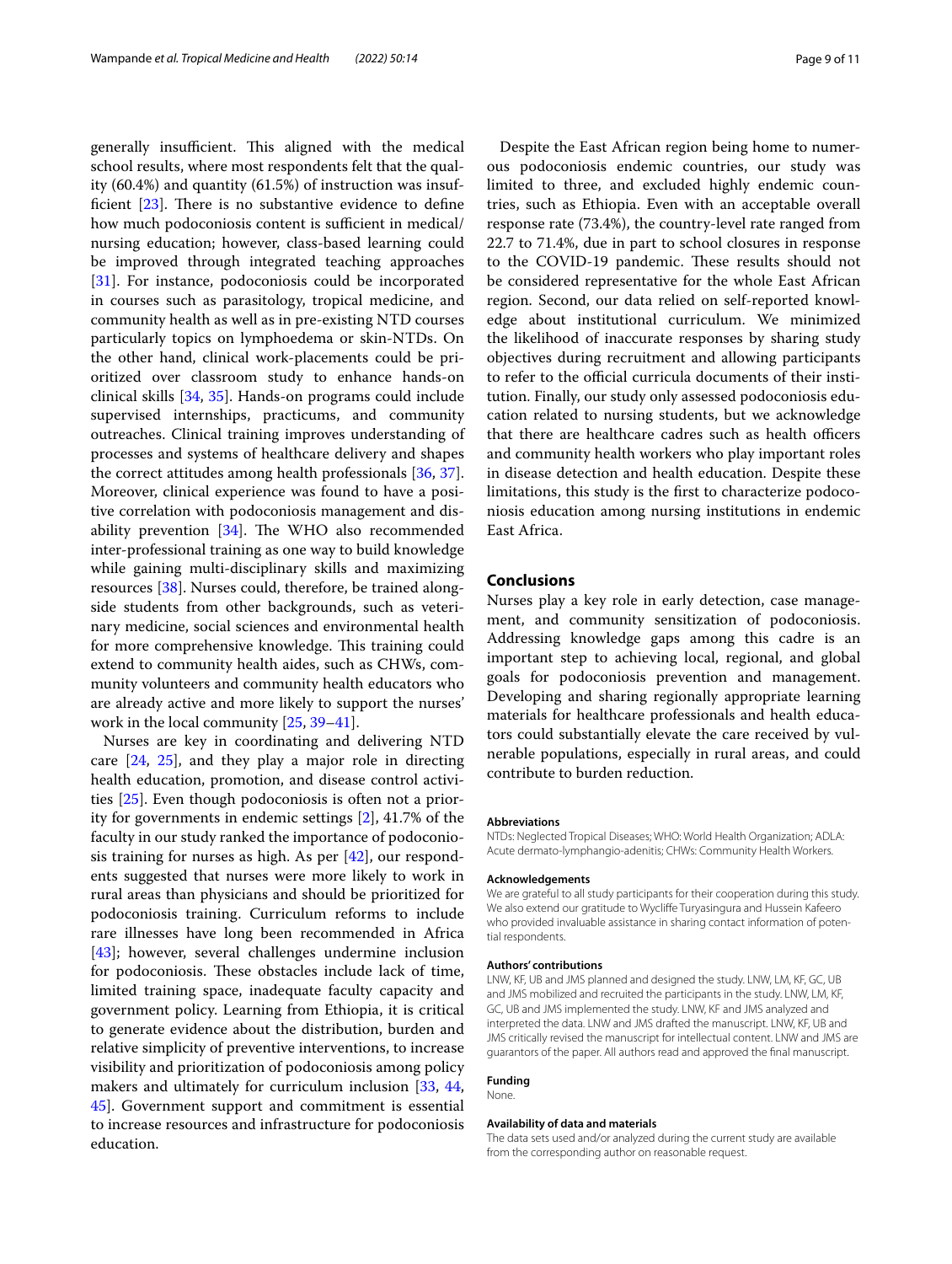### **Declarations**

#### **Ethics approval and consent to participate**

This study was approved by the Internal Review Board (IRB) at the University of Global Health Equity. All participants provided written consent prior to participation. Our study did not include any vulnerable populations. For the safety of study participants and their work relationships, we did not collect any personal information or share the collected information outside the study team. All the data collected was kept confdential.

#### **Consent for publication**

Not applicable.

#### **Competing interests**

The authors declare that they have no competing interest.

#### **Author details**

<sup>1</sup> Center for One Health, University of Global Health Equity, Butaro, Rwanda.<br><sup>2</sup> Denartment of Global Health and Infectious Disease *Cummings Schoo*l Department of Global Health and Infectious Disease, Cummings School of Veterinary Medicine, North Grafton, USA.

Received: 24 September 2021 Accepted: 27 January 2022 Published online: 11 February 2022

#### **References**

- <span id="page-9-0"></span>1. World Health Organization. Integrating neglected tropical diseases into global health and development: fourth WHO report on neglected tropical diseases. Bull World Health Organ. 2017. Accessed 19 April 2021.
- <span id="page-9-1"></span>2. Chandler DJ, Grijsen ML, Fuller LC. With bare feet in the soil: podoconiosis, a neglected cause of tropical lymphoedema. Dermatology. 2021;237:236–47.
- <span id="page-9-2"></span>3. Davey G, Tekola F, Newport MJ. Podoconiosis: non-infectious geochemical elephantiasis. Trans R Soc Trop Med Hyg. 2007;101:1175–80.
- <span id="page-9-3"></span>Adly M, Mponponsuo K, Somayaji R. Podoconiosis: an important but forgotten cause of non-flarial lymphoedema. WCET J. 2019;39:10.
- <span id="page-9-4"></span>5. Tekola-Ayele F, Yeshanehe WE. Podoconiosis: tropical lymphedema of the lower legs. Dermatology and Allergology-Principles and Practice. 1st ed. Hong Kong: iConcept Press Ltd 14. 2014.
- <span id="page-9-5"></span>6. Davey G, Burridge E. Community-based control of a neglected tropical disease: the mossy foot treatment and prevention association. PLoS Negl Trop Dis. 2009;3(5):e424.
- <span id="page-9-6"></span>7. Sikorski C, Ashine M, Zeleke Z, Davey G. Efectiveness of a simple lymphoedema treatment regimen in podoconiosis management in southern Ethiopia: one year follow-up. PLoS Negl Trop Dis. 2010;4(11):e902.
- <span id="page-9-7"></span>8. Deribe K, Cano J, Trueba ML, Newport MJ, Davey G. Global epidemiology of podoconiosis: a systematic review. PLoS Negl Trop Dis. 2018;12(3):e0006324.
- <span id="page-9-8"></span>9. Deribe K, Cano J, Newport MJ, Pullan RL, Noor AM, Enquselassie F. The global atlas of podoconiosis. Lancet Glob Health. 2017;5(5):477–9.
- <span id="page-9-28"></span>10. Deribe K, Mbituyumuremyi A, Cano J, Bosco MJ, Giorgi E, Ruberanziza E, Bayisenge U, Leonard U, Bikorimana JP, Rucogoza A, Turate I. Geographical distribution and prevalence of podoconiosis in Rwanda: a crosssectional country-wide survey. Lancet Glob Health. 2019;7(5):671–80.
- <span id="page-9-9"></span>11. Sultani HM, Okoyo C, Kanyi HM, Njenga SM, Omondi WP, Ayagah I, Buliva M, Ngere I, Gachohi J, Muli J, Newport MJ, Deribe K. Mapping of podoconiosis cases and risk factors in kenya: a nationwide cross-sectional study. Am J Trop Med Hyg. 2021;105:1420–8.
- <span id="page-9-10"></span>12. Deribe K, Simpson H, Pullan RL, Bosco MJ, Wanji S, Weaver ND, Murray CJ, Newport MJ, Hay SI, Davey G, Cano J. Predicting the environmental suitability and population at risk of podoconiosis in Africa. PLoS Negl Trop Dis. 2020;14(8):e0008616.
- <span id="page-9-11"></span>13. Deribe K, Negussu N, Newport MJ, Davey G, Turner HC. The health and economic burden of podoconiosis in Ethiopia. Trans R Soc Trop Med Hyg. 2020;114(4):284–92.
- 14. Mousley E, Deribe K, Tamiru A, Davey G. The impact of podoconiosis on quality of life in Northern Ethiopia. Health Qual Life Outcomes. 2013;11(1):1–11.
- <span id="page-9-12"></span>15. Semrau M, Davey G, Beng AA, Ndongmo WP, Njouendou AJ, Wanji S, Deribe K. Depressive symptoms amongst people with podoconiosis and lower limb lymphoedema of other cause in Cameroon: a cross-sectional study. Trop Med Infect Dis. 2019;4(3):102.
- <span id="page-9-13"></span>16. Ayode D, Tora A, Farrell D, Tadele G, Davey G, McBride CM. Dual perspectives on stigma: reports of experienced and enacted stigma by those afected and unafected by podoconiosis. J Public Health Res. 2016;5(2):689.
- 17. Molla YB, Tomczyk S, Amberbir T, Tamiru A, Davey G. Patients' perceptions of podoconiosis causes, prevention and consequences in East and West Gojam, Northern Ethiopia. BMC Public Health. 2012;12(1):1–7.
- <span id="page-9-14"></span>18. Yakob B, Deribe K, Davey G. High levels of misconceptions and stigma in a community highly endemic for podoconiosis in southern Ethiopia. Trans R Soc Trop Med Hyg. 2008;102(5):439–44.
- <span id="page-9-15"></span>19. Yakob B, Deribe K, Davey G. Health professionals' attitudes and misconceptions regarding podoconiosis: potential impact on integration of care in southern Ethiopia. Trans R Soc Trop Med Hyg. 2010;104(1):42–7.
- <span id="page-9-16"></span>20. Bayisenge U, Schurer J, Wong R, Amuguni H, Davey G. Podoconiosis in Rwanda: Knowledge, attitudes and practices among health professionals and environmental officers. PLoS Negl Trop Dis. 2020;14(10):e0008740.
- <span id="page-9-17"></span>21. Tomczyk S, Tamiru A, Davey G. Addressing the neglected tropical disease podoconiosis in Northern Ethiopia: lessons learned from a new community podoconiosis program. PLoS Negl Trop Dis. 2012;6(3):e1560.
- <span id="page-9-18"></span>22. Tora A, Davey G, Tadele G. Factors related to discontinued clinic attendance by patients with podoconiosis in southern Ethiopia: a qualitative study. BMC Public Health. 2012;12(1):1–7.
- <span id="page-9-19"></span>23. Fowler K, Wampande LN, Gebreselassie A, Bayisenge U, Uwase C, de Oliveira A, Schurer JM. 'Far from the views of decision-makers': podoconiosis instruction at medical schools across endemic countries in Africa. Trans R Soc Trop Med Hyg. 2020;114(12):899–907.
- <span id="page-9-20"></span>24. Blood-Siegfried J, Zeantoe GC, Evans LJ, Bondo J, Forstner JR, Wood K. The impact of nurses on neglected tropical disease management. Public Health Nurs. 2015;32(6):680–701.
- <span id="page-9-21"></span>25. Corley AG, Thornton CP, Glass NE. The role of nurses and community health workers in confronting neglected tropical diseases in sub-Saharan Africa: a systematic review. PLoS Negl Trop Dis. 2016;10(9):e0004914.
- <span id="page-9-22"></span>26. Anyangwe SC, Mtonga C. Inequities in the global health workforce: the greatest impediment to health in sub-Saharan Africa. Int J Environ Res Public Health. 2007;4(2):93–100.
- 27. Laurant M, van der Biezen M, Wijers N, Watananirun K, Kontopantelis E, van Vught AJ. Nurses as substitutes for doctors in primary care. Cochrane Database Syst Rev. 2018. [https://doi.org/10.1002/14651858.CD001271.](https://doi.org/10.1002/14651858.CD001271.pub3) [pub3.](https://doi.org/10.1002/14651858.CD001271.pub3)
- <span id="page-9-23"></span>28. Zakumumpa H. Reimagining the role of the nursing workforce in Uganda after more than a decade of ART scale-up. Hum Resour Health. 2020;18:1–9.
- <span id="page-9-24"></span>29. Pakenham-Walsh N, Bukachi F. Information needs of health care workers in developing countries: a literature review with a focus on Africa. Hum Resour Health. 2009;7(1):1–3.
- <span id="page-9-25"></span>30. Talwar KK, Grover A, Thakur JS. Role of medical education in preventing and control of non-communicable diseases in India. Indian J Commun Med. 2011;36(Suppl 1):63–6.
- <span id="page-9-27"></span>31. World Health Organization. Ending the neglect to attain the Sustainable Development Goals: a road map for neglected tropical diseases 2021–2030. [https://www.who.int/neglected\\_diseases/Revised-Draft-](https://www.who.int/neglected_diseases/Revised-Draft-NTD-Roadmap-23Apr2020.pdf?ua=1)[NTD-Roadmap-23Apr2020.pdf?ua](https://www.who.int/neglected_diseases/Revised-Draft-NTD-Roadmap-23Apr2020.pdf?ua=1)=1. Accessed 3 March 2021.
- <span id="page-9-26"></span>32. Grenier L. How to analyze open-ended questions in 5 steps. [https://www.](https://www.hotjar.com/blog/analyze-open-ended-questions) [hotjar.com/blog/analyze-open-ended-questions.](https://www.hotjar.com/blog/analyze-open-ended-questions) Accessed 17 May 2021.
- <span id="page-9-29"></span>33. Deribe K, Tomczyk S, Tekola-Ayele F. Ten years of podoconiosis research in Ethiopia. PLoS Negl Trop Dis. 2013;7(10):e2301.
- <span id="page-9-30"></span>34. Churko C, Asfaw MA, Tunje A, Girma E, Zerdo Z. Knowledge, attitude, practice and associated factors of health professionals towards podoconiosis in Gamo zone, Ethiopia, 2019. J Foot Ankle Res. 2021;14(1):1–10.
- <span id="page-9-31"></span>35. Körükcü Ö, Kukulu K. Innovation in nursing education. Proc Soc Behav Sci. 2010;9:369–72.
- <span id="page-9-32"></span>36. Henderson A, Cooke M, Creedy DK, Walker R. Nursing students' perceptions of learning in practice environments: a review. Nurse Educ Today. 2012;32(3):299–302.
- <span id="page-9-33"></span>37. Flott EA, Linden L. The clinical learning environment in nursing education: a concept analysis. J Adv Nurs. 2016;72(3):501–13.